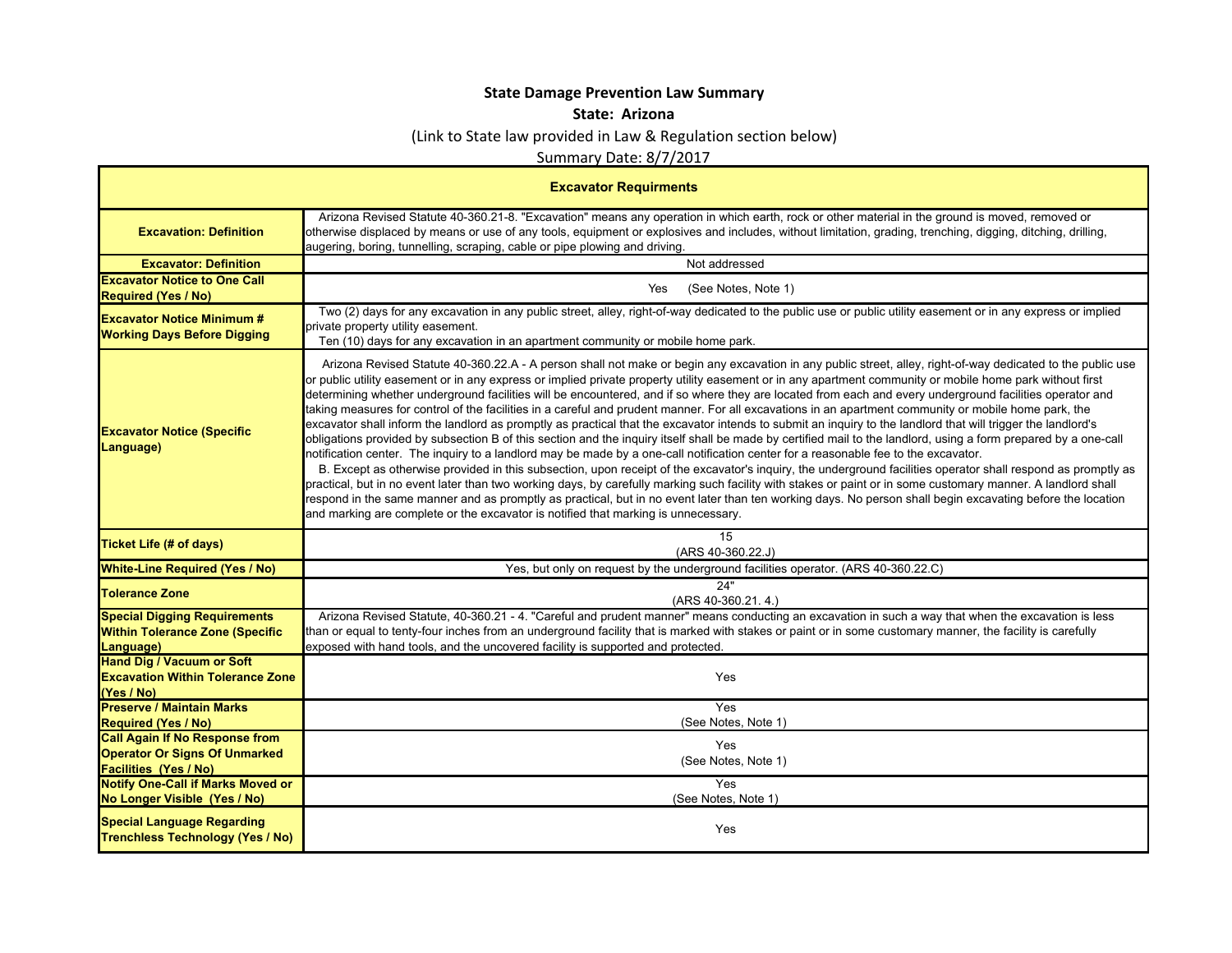| <b>Separate Locate Request Required</b><br>for Each Excavator (Yes / No)                                   | Yes<br>(See Notes, Note 1)                                                                                                                                                                                                                                                                                                                                                                                                                                                                                                                                                                                                             |  |
|------------------------------------------------------------------------------------------------------------|----------------------------------------------------------------------------------------------------------------------------------------------------------------------------------------------------------------------------------------------------------------------------------------------------------------------------------------------------------------------------------------------------------------------------------------------------------------------------------------------------------------------------------------------------------------------------------------------------------------------------------------|--|
| <b>Notify Operator of Damage (Yes /</b><br>No)                                                             | Yes.<br>(ARS 40-360.24. B.)                                                                                                                                                                                                                                                                                                                                                                                                                                                                                                                                                                                                            |  |
| <b>Notify One Call Center of Damage</b><br>(Yes / No)                                                      | No                                                                                                                                                                                                                                                                                                                                                                                                                                                                                                                                                                                                                                     |  |
| <b>Call 911 if Hazardous Materials</b><br><b>Released (Yes / No)</b>                                       | Yes.<br>(ARS 40-360.24. A.)                                                                                                                                                                                                                                                                                                                                                                                                                                                                                                                                                                                                            |  |
| <b>Notice Exemptions (Yes / No)</b>                                                                        | <b>No</b>                                                                                                                                                                                                                                                                                                                                                                                                                                                                                                                                                                                                                              |  |
| <b>Notice Exemptions (Specific</b><br>Language))                                                           | The statute does not provide exemptions per se. However, Arizona Revised Statute 40-360.28 provides that civil penalties or liabilities for violations of the<br>statute are not applicable to any excavation made: 1. During an emergency which involves danger to life, health or property if reasonable precautions are<br>taken to protect underground facilities. 2. In agricultural operations or for the purpose of finding or extracting natural respurces. 3. With hand tools on property<br>owned or occupied by the person performing the excavation while gardening or tilling such property.                              |  |
| <b>Operator Response</b>                                                                                   |                                                                                                                                                                                                                                                                                                                                                                                                                                                                                                                                                                                                                                        |  |
| <b>Minimum # Days for Operator to</b><br><b>Respond After Receiving Notice</b><br>(Generally)              | Two (2) days for any excavation in any public street, alley, right-of-way dedicated to the public use or public utility easement or in any express or implied<br>private property utility easement.<br>Ten (10) days for any excavation in an apartment community or mobile home park.                                                                                                                                                                                                                                                                                                                                                 |  |
| <b>Operator Requirements to</b><br><b>Respond to Locate Notification</b><br>(Specific Language)            | Arizona Revised Statute 40-360.22.B - Except as otherwise provided in this subsection, upon receipt of the excavator's inquiry, the underground facilities<br>operator shall respond as promptly as practical, but in no event later than two working days, by carefully marking such facility with stakes or paint or in some<br>customary manner. A landlord shall respond in the same manner and as promptly as practical, but in no event later than ten working days.                                                                                                                                                             |  |
| <b>Minimum Standards for Locator</b><br><b>Qualifications (Yes / No)</b>                                   | No                                                                                                                                                                                                                                                                                                                                                                                                                                                                                                                                                                                                                                     |  |
| <b>Minimum Standards for Locator</b><br><b>Qualifications</b><br>(Specific Language)                       | Not addressed                                                                                                                                                                                                                                                                                                                                                                                                                                                                                                                                                                                                                          |  |
| <b>Law Specifies Marking Standards</b><br><b>Other Than Color</b><br>(Yes / No)                            | No                                                                                                                                                                                                                                                                                                                                                                                                                                                                                                                                                                                                                                     |  |
| <b>Law Specifies Marking Standards</b><br><b>Other Than Color (Specific</b><br>Language)                   | Arizona Revised Statute 40-360.21 - 20: "Stakes or paint or in some customary manner" means marking the location of an underground facility by the<br>colors established by the commission. These colors shall be restricted to the underground facility location.<br>Arizona Administrative Code, Chapter 2, Corporation Commission Fixed Utilities, Article 1. General Provisions, R14-2-106. Commission color code to<br>identify location of underground facilities. A. If the location of an underground facility is marked with stakes, paint or in some customary mannerthe facility<br>owner will use the following color code |  |
| Law Includes Specific Language<br>For Operators To Locate Sewer<br>Laterals (Yes / No)                     | Yes.<br>(ARS 40-360.22. O.)                                                                                                                                                                                                                                                                                                                                                                                                                                                                                                                                                                                                            |  |
| Law Includes Specific Language<br><b>For Operators To Locate</b><br><b>Abandoned Facilities (Yes / No)</b> | Yes                                                                                                                                                                                                                                                                                                                                                                                                                                                                                                                                                                                                                                    |  |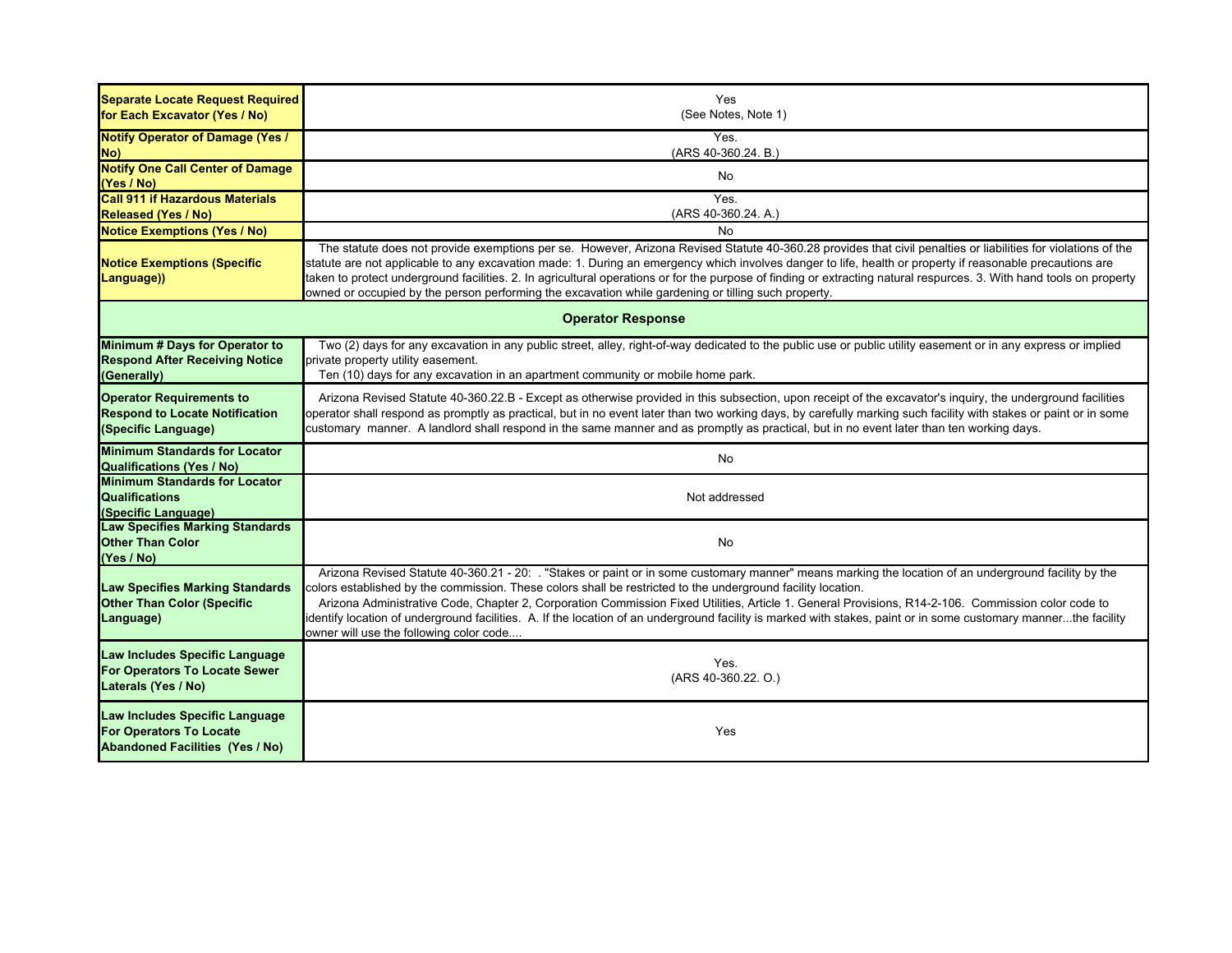| <b>Operator Must Locate Abandoned</b><br><b>Facilities</b><br>(Specific Language)                                                          | Arizona Revised Statute 40-360.22. L. - For abandoned and apparently abandoned underground facilities: 1. The underground facilities operator shall<br>notify the excavator whether the facility is active or abandoned. An inactive facility shall be considered active for purposes of this subsection. This section<br>does not obligate any person to represent that an underground sewer facility in any public street, alley, right-of-way dedicated to public use or public utility<br>leasement is abandoned if it was installed on or before December 31, 2005 and it is not owned by an underground facilities operator of a sewer system.This<br>paragraph does not obligate a landlord to represent that an underground facility in any apartment community or mobile home park is abandoned if it was<br>installed before January 1, 2007. 2. For an underground facility abandoned after December 31, 1988 or covered by installation records prepared under<br>section 40-360.30, the underground facilities operator may not advise or represent to the excavator that a facility or portion of a facility is abandoned unless<br>the underground facilities operator has verified, by reference to installation records or by testing, that the facility or portion is actually abandoned and not<br>merely inactive.For all other abandoned or apparently abandoned underground facilities, each one-call notification center shall establish a method of providing<br>personnel from an underground facilities operator qualified to safely inspect and verify that the facility is abandoned or active. For the purposes of this article,<br>an underground facilities operator shall not represent that an underground facility is abandoned unless the facility has been verified as abandoned pursuant to<br>this subsection. 3. For the purposes of this article, if an excavator encounters an apparently abandoned underground facility, the excavator shall not treat the<br>underground facility as abandoned until the excavator has received notification that the underground facility is abandoned pursuant to paragraph 1 of this<br>subsection or has notified the underground facilities operator of the apparent abandonment and has received verification of abandonment pursuant to<br>paragraph 2 of this subsection. 4. Each one-call notification center may establish a method for reimbursing the verifying underground facilities operator for<br>the expenses incurred under paragraph 2 of this subsection. The reimbursement method shall not include any charge or expense to the excavator. A<br>landlord that fails to advise or represent that an underground facility is abandoned pursuant to paragraph 1 of this subsection, whose underground facility is<br>verified as abandoned pursuant to this subsection and who has not filed information with a one-call notification center is liable to the one-call notification<br>center and to all affected underground facilities operators and excavators for the cost of verifying abandonment together with any damages, including<br>economic loss, proximately caused by the violation. |
|--------------------------------------------------------------------------------------------------------------------------------------------|----------------------------------------------------------------------------------------------------------------------------------------------------------------------------------------------------------------------------------------------------------------------------------------------------------------------------------------------------------------------------------------------------------------------------------------------------------------------------------------------------------------------------------------------------------------------------------------------------------------------------------------------------------------------------------------------------------------------------------------------------------------------------------------------------------------------------------------------------------------------------------------------------------------------------------------------------------------------------------------------------------------------------------------------------------------------------------------------------------------------------------------------------------------------------------------------------------------------------------------------------------------------------------------------------------------------------------------------------------------------------------------------------------------------------------------------------------------------------------------------------------------------------------------------------------------------------------------------------------------------------------------------------------------------------------------------------------------------------------------------------------------------------------------------------------------------------------------------------------------------------------------------------------------------------------------------------------------------------------------------------------------------------------------------------------------------------------------------------------------------------------------------------------------------------------------------------------------------------------------------------------------------------------------------------------------------------------------------------------------------------------------------------------------------------------------------------------------------------------------------------------------------------------------------------------------------------------------------------------------------------------------------------------------------------------------------------------------------------------------------------------------------------------------------------------------------------------------------------------------------------------------------------------------------------------------------------------------------------------------------------------------------------------------------------------------------------------------------------------------------------------------------------------------------------------------------------|
| <b>Positive Response Required -</b><br><b>Operator Contact Excavator</b><br>(Yes / No)                                                     | Yes.<br>(See Notes, Note 1)                                                                                                                                                                                                                                                                                                                                                                                                                                                                                                                                                                                                                                                                                                                                                                                                                                                                                                                                                                                                                                                                                                                                                                                                                                                                                                                                                                                                                                                                                                                                                                                                                                                                                                                                                                                                                                                                                                                                                                                                                                                                                                                                                                                                                                                                                                                                                                                                                                                                                                                                                                                                                                                                                                                                                                                                                                                                                                                                                                                                                                                                                                                                                                        |
| <b>Positive Response Required -</b><br><b>Operator Contact Excavator</b><br>(Specific Language)                                            | Not addressed.<br>(See Notes, Note 1)                                                                                                                                                                                                                                                                                                                                                                                                                                                                                                                                                                                                                                                                                                                                                                                                                                                                                                                                                                                                                                                                                                                                                                                                                                                                                                                                                                                                                                                                                                                                                                                                                                                                                                                                                                                                                                                                                                                                                                                                                                                                                                                                                                                                                                                                                                                                                                                                                                                                                                                                                                                                                                                                                                                                                                                                                                                                                                                                                                                                                                                                                                                                                              |
| <b>Positive Response Required -</b><br><b>Operator Contact One Call Center</b><br>(Yes / No)                                               | Yes.<br>(See Notes, Note 1)                                                                                                                                                                                                                                                                                                                                                                                                                                                                                                                                                                                                                                                                                                                                                                                                                                                                                                                                                                                                                                                                                                                                                                                                                                                                                                                                                                                                                                                                                                                                                                                                                                                                                                                                                                                                                                                                                                                                                                                                                                                                                                                                                                                                                                                                                                                                                                                                                                                                                                                                                                                                                                                                                                                                                                                                                                                                                                                                                                                                                                                                                                                                                                        |
| <b>Positive Response Required -</b><br><b>Operator Contact One Call Center</b><br>(Specific Language)                                      | Not addressed.<br>(See Notes, Note 1)                                                                                                                                                                                                                                                                                                                                                                                                                                                                                                                                                                                                                                                                                                                                                                                                                                                                                                                                                                                                                                                                                                                                                                                                                                                                                                                                                                                                                                                                                                                                                                                                                                                                                                                                                                                                                                                                                                                                                                                                                                                                                                                                                                                                                                                                                                                                                                                                                                                                                                                                                                                                                                                                                                                                                                                                                                                                                                                                                                                                                                                                                                                                                              |
| <b>Positive Response - One-Call</b><br><b>Automated (Yes / No)</b>                                                                         | <b>No</b>                                                                                                                                                                                                                                                                                                                                                                                                                                                                                                                                                                                                                                                                                                                                                                                                                                                                                                                                                                                                                                                                                                                                                                                                                                                                                                                                                                                                                                                                                                                                                                                                                                                                                                                                                                                                                                                                                                                                                                                                                                                                                                                                                                                                                                                                                                                                                                                                                                                                                                                                                                                                                                                                                                                                                                                                                                                                                                                                                                                                                                                                                                                                                                                          |
| <b>Operator Must Provide One-Call</b><br><b>Center with Information On</b><br><b>Locations of Buried Facilities (Yes</b><br>/ No)          | Yes                                                                                                                                                                                                                                                                                                                                                                                                                                                                                                                                                                                                                                                                                                                                                                                                                                                                                                                                                                                                                                                                                                                                                                                                                                                                                                                                                                                                                                                                                                                                                                                                                                                                                                                                                                                                                                                                                                                                                                                                                                                                                                                                                                                                                                                                                                                                                                                                                                                                                                                                                                                                                                                                                                                                                                                                                                                                                                                                                                                                                                                                                                                                                                                                |
| <b>Operator Must Provide One-Call</b><br><b>Center with Information On</b><br><b>Locations of Buried Facilities</b><br>(Specific Language) | [Limited] Arizona Revised Statute 40-360.32. C. An underground facilities operator who elects limited basis participation membership shall provide to<br>the one-call notification center the location of its underground facilities solely by identifying the incorporated cities and towns, or for unincorporated county<br>areas, by identifying the townships, in which it has facilities                                                                                                                                                                                                                                                                                                                                                                                                                                                                                                                                                                                                                                                                                                                                                                                                                                                                                                                                                                                                                                                                                                                                                                                                                                                                                                                                                                                                                                                                                                                                                                                                                                                                                                                                                                                                                                                                                                                                                                                                                                                                                                                                                                                                                                                                                                                                                                                                                                                                                                                                                                                                                                                                                                                                                                                                      |
| <b>Operator Must Update Information</b><br><b>On Locations of Buried Facilities</b><br>(Yes / No)                                          | No                                                                                                                                                                                                                                                                                                                                                                                                                                                                                                                                                                                                                                                                                                                                                                                                                                                                                                                                                                                                                                                                                                                                                                                                                                                                                                                                                                                                                                                                                                                                                                                                                                                                                                                                                                                                                                                                                                                                                                                                                                                                                                                                                                                                                                                                                                                                                                                                                                                                                                                                                                                                                                                                                                                                                                                                                                                                                                                                                                                                                                                                                                                                                                                                 |
| <b>Operator Must Update Information</b><br><b>On Locations of Buried Facilities</b><br>(Specific Language)                                 | Not addressed                                                                                                                                                                                                                                                                                                                                                                                                                                                                                                                                                                                                                                                                                                                                                                                                                                                                                                                                                                                                                                                                                                                                                                                                                                                                                                                                                                                                                                                                                                                                                                                                                                                                                                                                                                                                                                                                                                                                                                                                                                                                                                                                                                                                                                                                                                                                                                                                                                                                                                                                                                                                                                                                                                                                                                                                                                                                                                                                                                                                                                                                                                                                                                                      |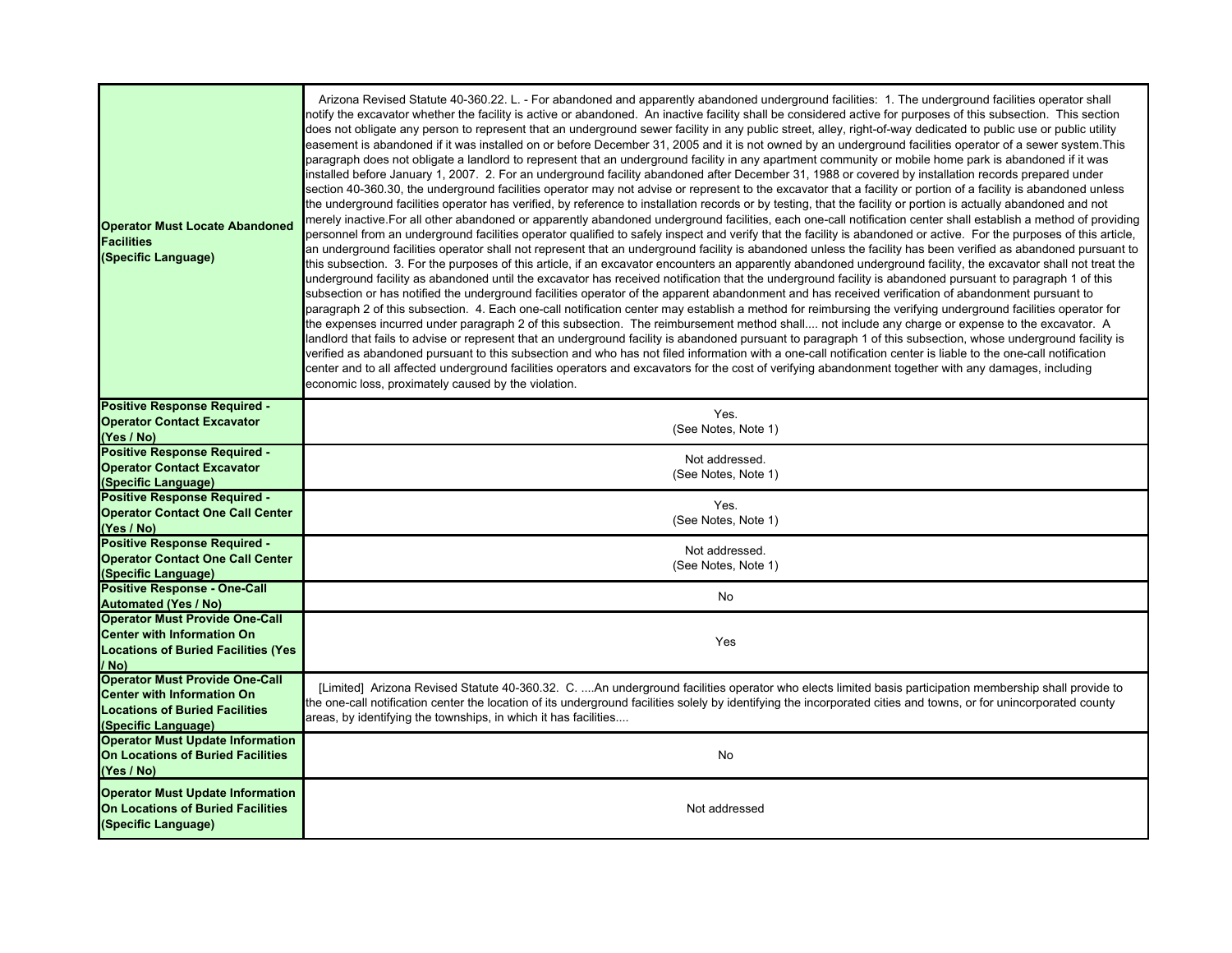| <b>New Facilities Must Be Locatable</b><br><b>Electronically</b><br>(Yes / No)                   | Yes                                                                                                                                                                                                                                                                                                                                                                                                                                                                                                                                                                                                                                                                                                                                                 |  |
|--------------------------------------------------------------------------------------------------|-----------------------------------------------------------------------------------------------------------------------------------------------------------------------------------------------------------------------------------------------------------------------------------------------------------------------------------------------------------------------------------------------------------------------------------------------------------------------------------------------------------------------------------------------------------------------------------------------------------------------------------------------------------------------------------------------------------------------------------------------------|--|
| <b>New Facilities Must Be Locatable</b><br><b>Electronically (Specific Language)</b>             | Arizona Revised Statute 40-360.22.M - All new and active underground facilities installed in any real property after December 31, 2005 shall be installed<br>with a detect ble underground location device unless the facility is capable of being detected from above ground with an electronic locating device or the<br>facility is installed within single family residential property and is beneath a pool, permanent pool decking that is less than forty-eight inches from the pool or a<br>permanent building.                                                                                                                                                                                                                             |  |
| Design Request (Yes / No)                                                                        | Yes.<br>(ARS 40-360.30. E.)                                                                                                                                                                                                                                                                                                                                                                                                                                                                                                                                                                                                                                                                                                                         |  |
| <b>One Call, Enforcement, and Reporting</b>                                                      |                                                                                                                                                                                                                                                                                                                                                                                                                                                                                                                                                                                                                                                                                                                                                     |  |
| <b>Mandatory One Call Membership</b><br>(Yes / No)                                               | Yes.<br>(ARS 40-360.32. B.)                                                                                                                                                                                                                                                                                                                                                                                                                                                                                                                                                                                                                                                                                                                         |  |
| <b>One Call Membership Exemptions</b><br>(Yes / No)                                              | Yes                                                                                                                                                                                                                                                                                                                                                                                                                                                                                                                                                                                                                                                                                                                                                 |  |
| <b>One Call Membership Exemptions</b><br>(Specific Language)                                     | Arizona Revised Statute, 40-360.32.B - Every underground facilities operator who is obligated to locate and mark underground facilities pursuant to section<br>40-360.22, subsection B, except a landlord exempted by this section, shall be a member of a one-call notification center, either statewide or serving each<br>county in which such entity or person has underground facilities. This subsection does not apply to a landlord if the only underground facilities that the<br>landlord are obligated to locate and mark are within an apartment community or mobile home park.                                                                                                                                                         |  |
| <b>One-Call Law Addresses Board</b><br>Make-Up (Yes / No)                                        | No                                                                                                                                                                                                                                                                                                                                                                                                                                                                                                                                                                                                                                                                                                                                                  |  |
| <b>One-Call Law Addresses Board</b><br><b>Make-Up (Specific Language)</b>                        | Not addressed.                                                                                                                                                                                                                                                                                                                                                                                                                                                                                                                                                                                                                                                                                                                                      |  |
| <b>Separate Body Designated to</b><br><b>Advise Enforcement Authority (Yes</b><br>/ No)          | No                                                                                                                                                                                                                                                                                                                                                                                                                                                                                                                                                                                                                                                                                                                                                  |  |
| <b>Separate Body Designated to</b><br><b>Advise Enforcement Authority</b><br>(Specific Language) | Not addressed.                                                                                                                                                                                                                                                                                                                                                                                                                                                                                                                                                                                                                                                                                                                                      |  |
| <b>Penalties / Fines Excavators</b><br>(Yes / No)                                                | Yes                                                                                                                                                                                                                                                                                                                                                                                                                                                                                                                                                                                                                                                                                                                                                 |  |
| <b>Penalties / Fines Excavators</b><br>(Specific Language)                                       | Arizona Revised Statute, 40-360.28.A - Except as provided in section 40-360.22, subsection M, a person who violates any provision of this article is subject<br>to a civil penalty in an amount not to exceed five thousand dollars to be imposed by the court in favor of the state.                                                                                                                                                                                                                                                                                                                                                                                                                                                               |  |
| <b>Penalties / Fines Operators</b><br>(Yes / No)                                                 | Yes                                                                                                                                                                                                                                                                                                                                                                                                                                                                                                                                                                                                                                                                                                                                                 |  |
| <b>Penalties / Fines Operators</b><br>(Specific Language)                                        | Arizona Revised Statute, 40-360.28.A - Except as provided in section 40-360.22, subsection M, a person who violates any provision of this article is subject<br>to a civil penalty in an amount not to exceed five thousand dollars to be imposed by the court in favor of the state.                                                                                                                                                                                                                                                                                                                                                                                                                                                               |  |
| Penalties / Fines Other (Yes / No)                                                               | Yes                                                                                                                                                                                                                                                                                                                                                                                                                                                                                                                                                                                                                                                                                                                                                 |  |
| <b>Penalties / Fines Other</b><br>(Specific Language)                                            | Arizona Revised Statute, 40.360.22.M. A person who violates this subsection is subject to a civil penalty in an amount not to exceed five thousand dollars.<br>The building official shall administer and enforce this subsection for all underground facilities except those that are installed for a public utility or municipal<br>corporation.<br>40-360.28.A - Except as provided in section 40-360.22, subsection M, a person who violates any provision of this article is subject to a civil penalty in an<br>amount not to exceed five thousand dollars to be imposed by the court in favor of the state.                                                                                                                                  |  |
| <b>Enforcement Authority Identified</b>                                                          | Arizona Revised Statute, 40-360.22.M - The building official (the agency or officer employed by a political subdivision of this state and charged with the<br>administration and enforcement of a building code to regulate the quality, type of material and workmanship of construction of buildings or structures) shall<br>administer and enforce this subsection for all underground facilities except those that are installed for a public utility or municipal corporation.<br>40-360.28.A - Except as provided in section 40-360.22, subsection M, a person who violates any provision of this article is subject to a civil penalty in an<br>amount not to exceed five thousand dollars to be imposed by the court in favor of the state. |  |